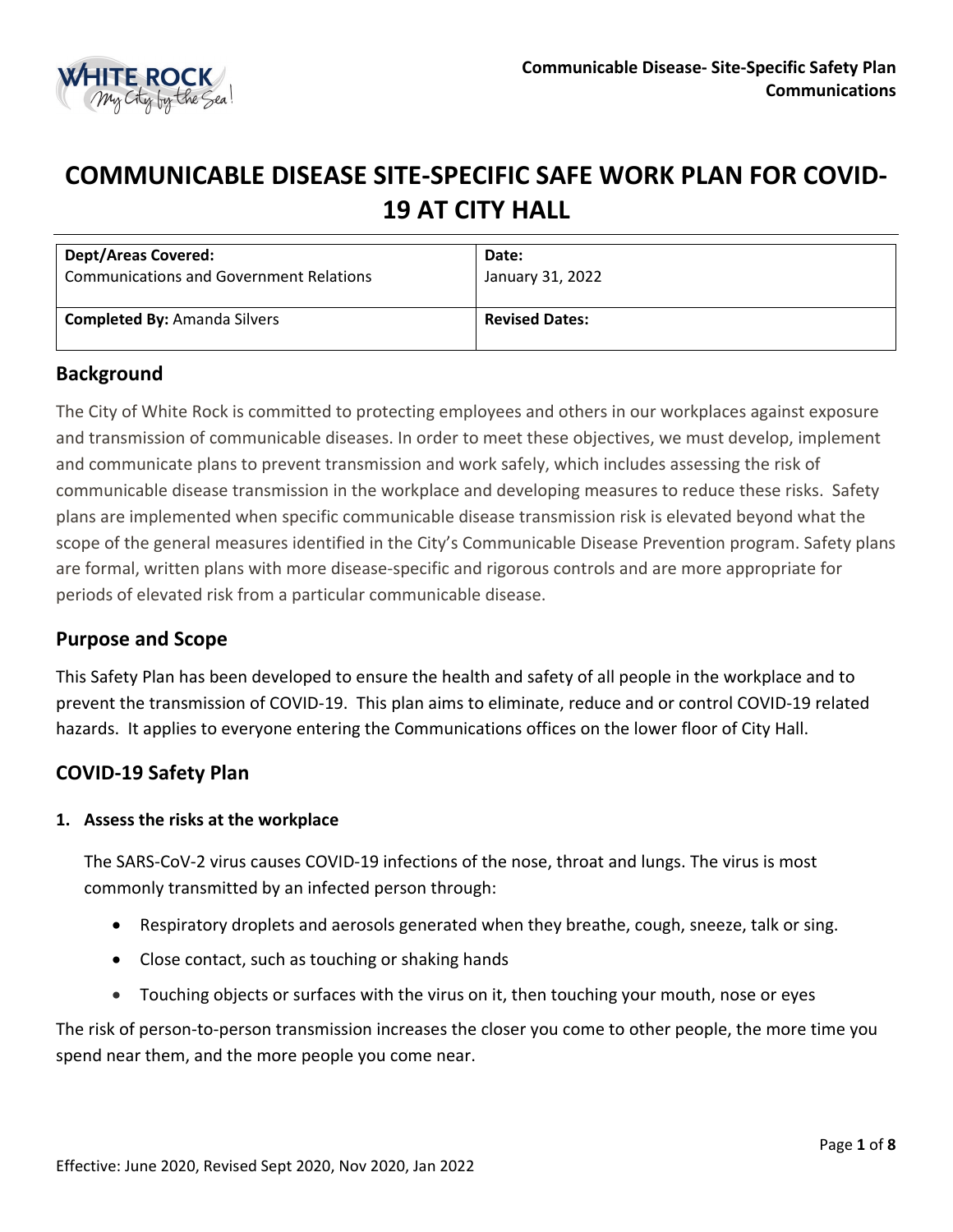

The risk of surface transmission increases when many people contact the same surface and when those contacts happen over a short period of time.

Risk Assessments conducted by Amanda Silvers identify areas where there may be risks to the COVID-19 virus. A risk assessment supports the development of Safe Work Procedures, which mitigate the risk level of the potential exposure.

 $\Box$  Completed risk assessments are available in the public drive.

The principles used to conduct the risk assessment were based upon the Occupational Health and Safety Hierarchies, Elimination by Physical Distancing, Engineering Controls, Administration Controls or Personal Protective Equipment. All people interactions were reviewed for their risk level and their effective controls to reduce the risk; these actions would involve conducting City business with staff-to-staff, staff to public, and staff in commercial or residential settings. Each work task was assigned a risk level without controls in place, and subsequently the effective controls to mitigate the risk.

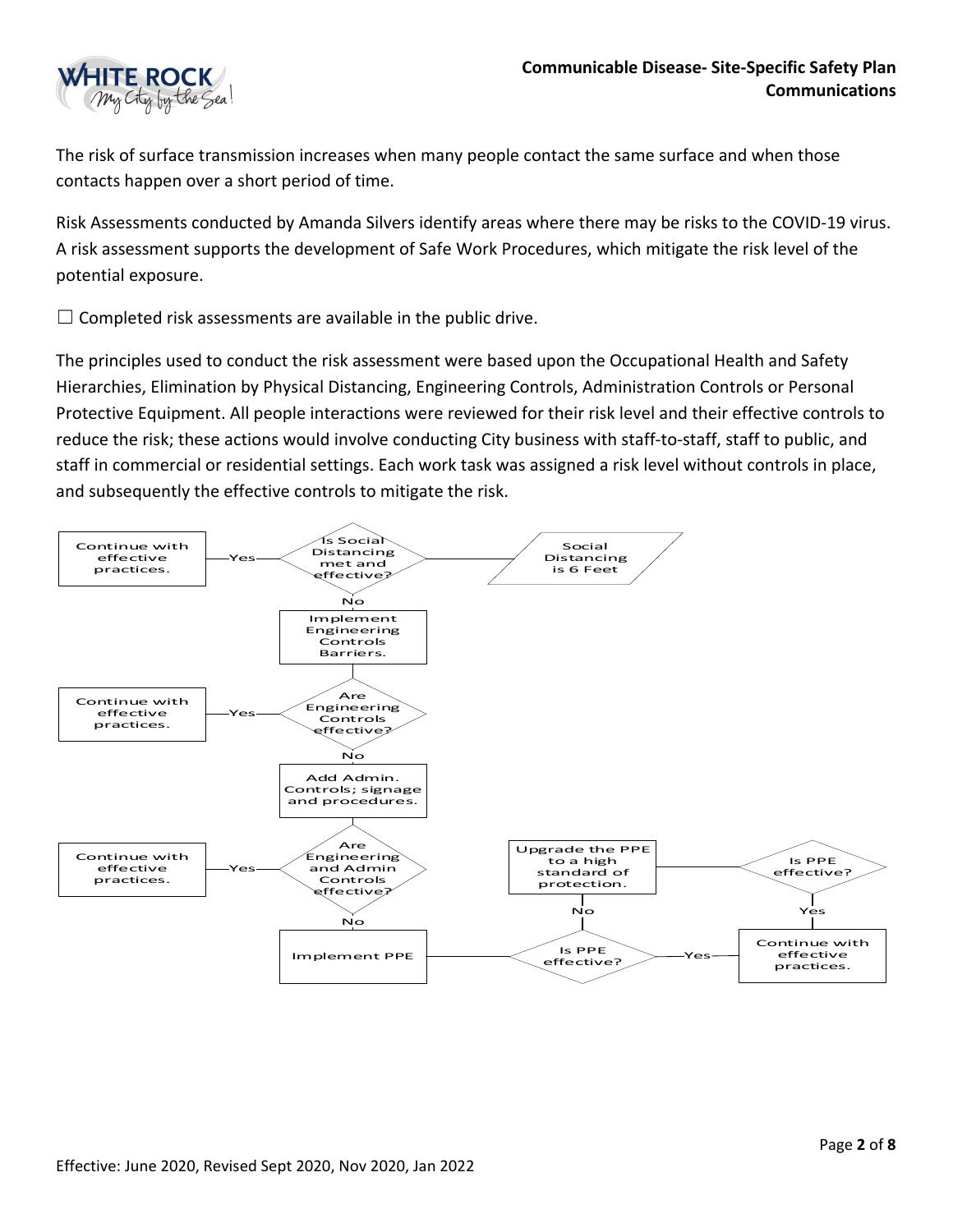

COVID-19 Exposure – Standard Risk Assessment Flow Chart

Steps 1. Is it possible to Eliminate the exposure of COVID-19?

2. Are Engineering Controls effective? Example are Physical Barriers to prevent exposure.

3. Are Administrative Controls effective? Examples signage and procedures.

4. Are Personal Protective Equipment effective? Is the equipment correct for the tasks.

\*If "Yes" continue with effective practices.

\*If "No" continue with effective practices.

#### **Involve workers when assessing your workplace**

 $\Box$  We have involved frontline workers, supervisors and local Joint health and safety committee

 $\boxtimes$  We have identified areas where people gather, such as break rooms, lobbies, meeting rooms.

 $\boxtimes$  We have identified job tasks and processes where workers are close to one another or members of the public. (workplace, vehicles etc.)

 $\boxtimes$  We have identified the tools, machinery and equipment workers share while working

 $\boxtimes$  We have identified surfaces that people touch often, such as doorknobs, elevator button, light switches etc.

#### *2.* **Implement Measures (Controls) To Reduce Risk**

To reduce the risk of the virus spreading, the following protocols may need to be implemented to protect against the risk of COVID-19.

Indicate which of the below protocols would be effective and required for your staff:

*Elimination Measures- Limit the number of people at the workplace and maintaining physical distance:* 

- $\boxtimes$  Establish and post Occupancy limits (to ensure physical distancing is maintained)
- $\boxtimes$  Staff working from home or remotely,
- $\Box$  Staggered or changes to work schedules,

 $\boxtimes$  Designating doors for entry and exit to prevent workers and others from coming into proximity with one another and/or locking doors and permitting entry on an individual basis.

- $\boxtimes$  Limiting, reducing, or prohibiting visitors
- $\boxtimes$  Reducing in-person meetings, training etc.
- $\boxtimes$  Rescheduling/rearranging work tasks
- $\Box$  Promote online/virtual service delivery to residents

 $\boxtimes$  Identifying and establishing a maximum number of people for common areas such as break rooms,

meeting rooms, washrooms, elevators, etc. and posting Occupancy limits for common areas, offices etc.

 $\boxtimes$  Implement measures to keep workers and others at least 2 meters apart, wherever possible.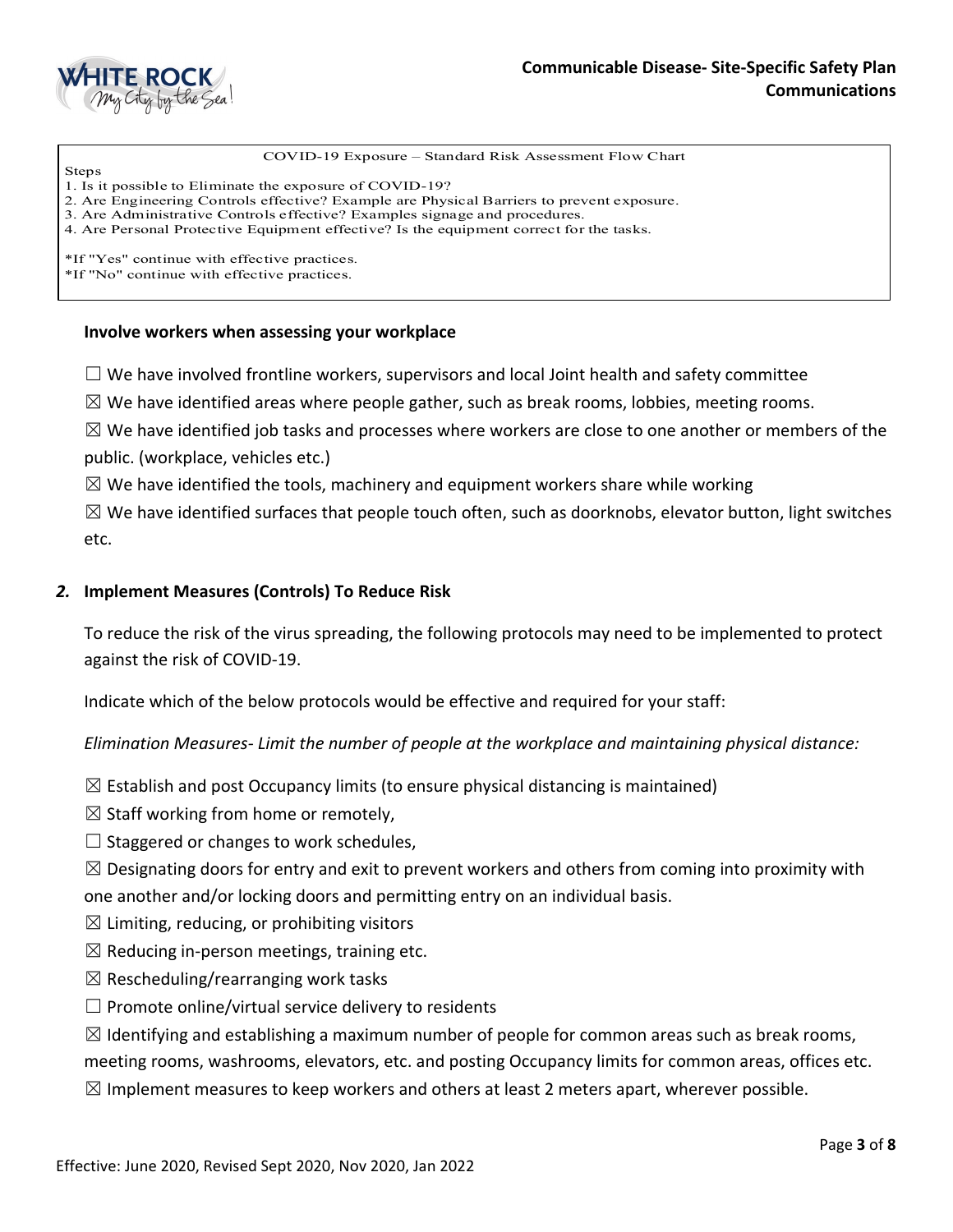

 $\boxtimes$  Limiting vehicle occupancy to 1 person wherever possible and a max of 2 workers where not possible. When assigning 2 people to a work vehicle, ensure it is the same 2 people each time, as much as possible.  $\Box$  Other Measures:

### *Engineering Measures – Barriers and partitions*

 $\boxtimes$  Installing barriers (such as plexiglass) where workers can't keep physical distance from co-workers, customers, or others. Highest priority is where staff interact with the public.

 $\boxtimes$  Barrier cleaning is included in cleaning protocols and secured to eliminate other risks

 $\Box$  Other Measures:  $\Box$ 

### *Administration Measures – Rules & Guidelines*

 $\boxtimes$  Staff have been informed to not come to work when sick (staff with communicable diseases procedure)

 $\boxtimes$  Maintain a minimum of 2 meters (6 ft) from others.

 $\boxtimes$  Encouraging staff to regularly wash their hands through crew talks and signage (post signage on hand hygiene in common areas such as break room, washrooms, etc. .

 $\boxtimes$  Encouraging and posting signage on how to cover coughs and sneezes.

 $\boxtimes$  Passive screening for visitors (signage posted outside of the building asking those with COVID-19 symptoms to not enter)

 $\boxtimes$  Encouraging staff to wipe down equipment after use

 $\boxtimes$  Posting signs to identify areas of high traffic. Stop, yield, or one-way directional arrows may assist in maintaining physical distance.

 $\boxtimes$  Encouraging staff to move aside and yield if they see another worker or visitor walking in their direction

☐ Where directional control is unavoidable, convex mirrors maybe used at blind corners to mitigate accidental contact

 $\boxtimes$  Allow communal doors to remain open throughout the workday to reduce contact with door handles

 $\boxtimes$  Distancing the tables in lunchrooms, limiting the number of chairs, placing "x's" on tables where people should not sit

 $\boxtimes$  Instruct workers to use their own equipment, such as pens, staplers, headsets, and computers

 $\boxtimes$  Encouraging hygiene practices that address the needs of the workplace that includes washing or sanitizing hands after coming into contact with public items

 $\boxtimes$  Creating "pods" or "cohorts" of workers who work together exclusively, as much as possible to reduce the risk of broad transmission.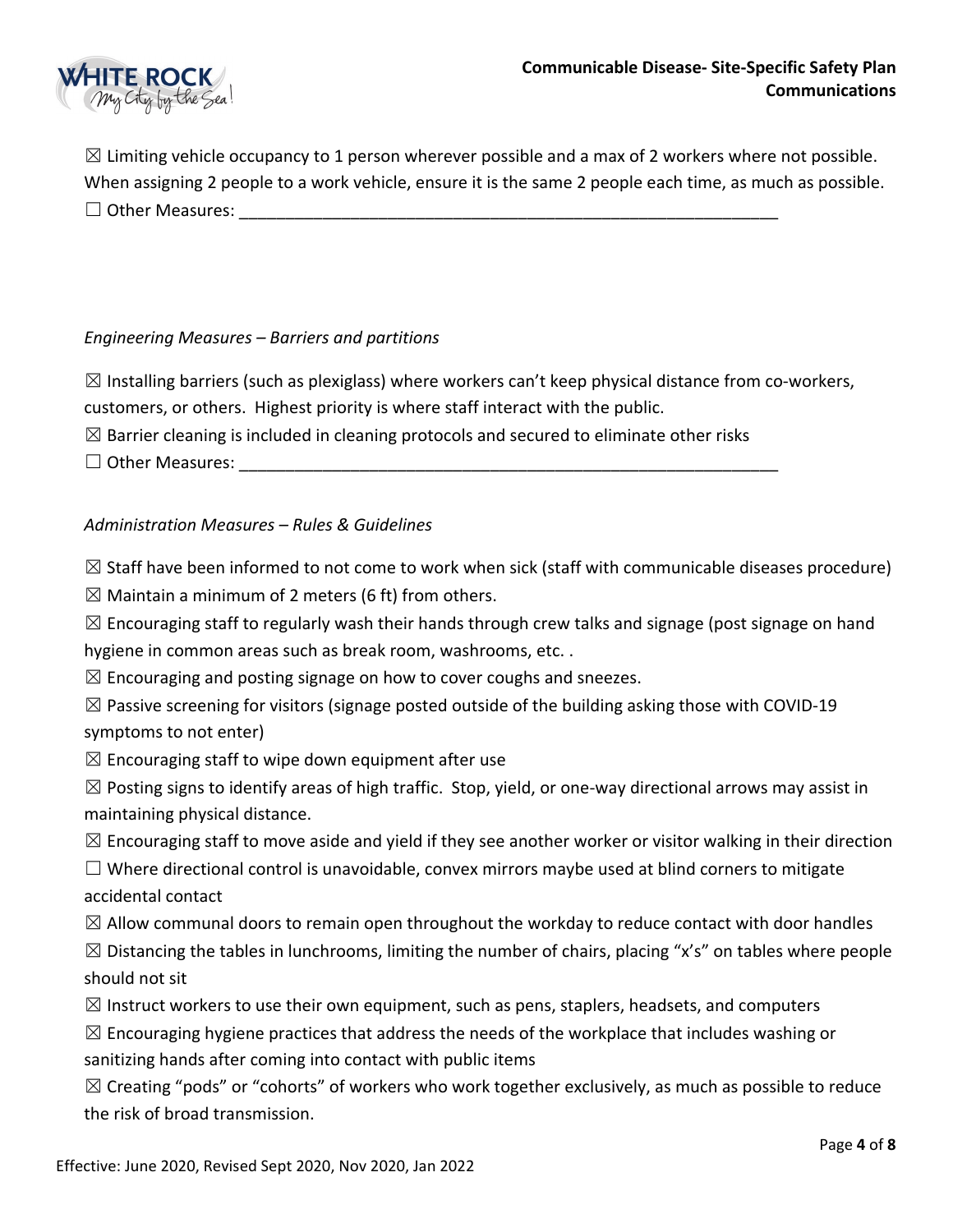

 $\Box$  Other Measures:

## *Personal Protective Equipment (PPE)*

Personal protective equipment is the last line of defense against a hazard and is one additional measure that can be taken as part of a layer approach to prevent transmission. Personal protective equipment may include non-medical masks, medical masks, N95 masks (respirators), gloves, eye protective and/or an apron or disposable coverall.

 $\boxtimes$  Policy on the use of masks (and is appropriate to the workplace and meets or exceeds orders and/or guidance from the Provincial Health Officer)

 $\boxtimes$  Masks are selected and used properly, signage is available for workers on using masks correctly and they have been told how to properly use a mask

- $\boxtimes$  Certain tasks will require specific personal protective equipment
- $\Box$  Staff have been trained on the proper use, maintenance, and cleaning of the PPE
- $\Box$  Other Measures:

## *Effective Cleaning and Hygiene Protocols*

 $\boxtimes$  Adequate supplies of handwashing facilities and hand sanitizers are available, visible, and easily accessed. (cleaning and sanitizing supplies can be procured by submitting a facilities maintenance request)  $\boxtimes$  Policies/Procedures/signage in place for hand and respiratory illness hygiene

 $\boxtimes$  High-contact touch surfaces are cleaned regularly (such as light switches, door handles/knobs, hand railings, push pads on doors, counters, arm rests on chairs, tables, paper towel dispensers, sanitizer handles, garbage can lids, fountains, buttons, soap dispensers, lunch/break tables, microwave/coffee buttons, etc.)

 $\boxtimes$  Maintaining routine workplace cleaning practices

- $\boxtimes$  Staff are encouraged to wipe down their equipment (desk, keyboard, mouse, phone, etc.) regularly
- $\boxtimes$  Workers assigned to complete cleaning tasks have adequate training and materials

 $\boxtimes$  Cleaning and disinfection is completed on any surface that an ill worker/person has come into contact with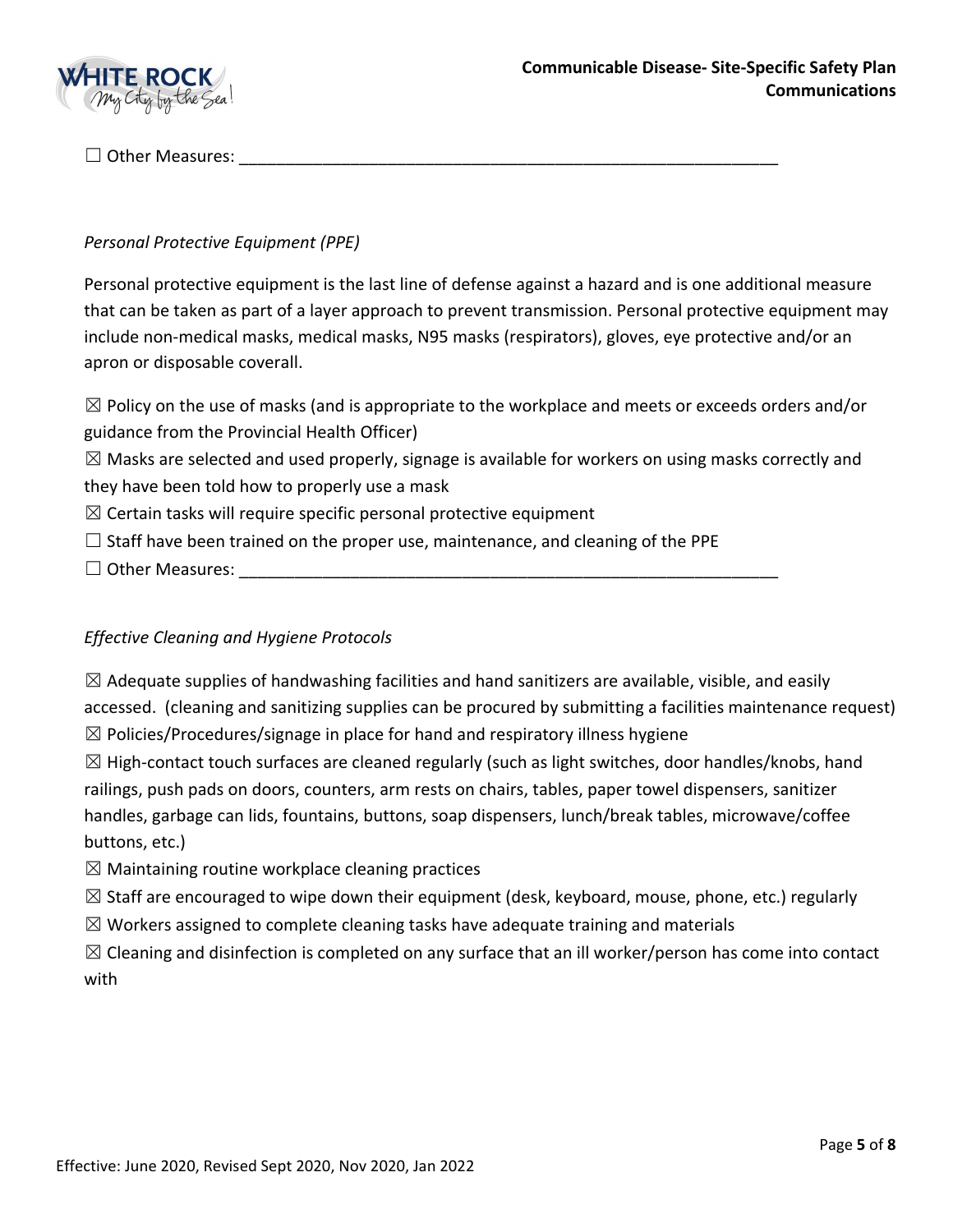

## **3. Developing Plans, Practices and Procedures**

The following policies and guidelines are in place in order to prevent the spread of COVID-19:

 $\boxtimes$  Vaccination Policies in place to support workers receiving COVID-19 vaccinations

☒ *Proof of Vaccination Policy* communicated to staff- Staff who must enter RCMP detachment policy effective November 15, 2022, City-wide policy effective February 14, 2022

 $\boxtimes$  Interim Employment Policy

☒ *Staff with Communicable Disease Symptoms* Procedure

 $\boxtimes$  Workers and visitors directed by Public Health to self-isolate are to follow that advice and to remain at home

☒ Workers who are working from home are to adhere to *the Interim Telecommuting Guide & Remote Access Policy*.

 $\boxtimes$  Relevant Safe Work Procedures and Practices are available in the public drive, wave and/or posted in the workplace

☒ First Aid attendants are familiar with *OFAA protocols* for use during COVID-19

 $\boxtimes$  All workers, including those working from home, who work alone, use the SafetyLine Person-check system, and follow all working alone requirements and safe work practices

 $\boxtimes$  Ensure workers have the training and strategies required to address the risk of violence that may arise, especially due to enforcement of COVID protocols. Violence prevention program is in place at your location

#### **4. Communication and Training of Plans**

Signage is posted outside of the facility indicating who is restricted from entering the premises, including visitors and workers with symptoms. Additional signage required to communicate safety protocols and promoting physical distancing will be posted throughout the facility, for example, handwashing/sanitizing, occupancy limits, mask requirements etc.

Managers/Supervisors will communicate and train staff on their Area / Group Specific Plans as well as applicable COVID-19 pandemic hazards/risk information, control measures, (e.g. policies, practices, and procedures) and other COVID safety requirements, including:

 $\boxtimes$  The City's online COVID-19 training course

 $\boxtimes$  Interim Employment Policy.

☒ Safety Plan.

 $\boxtimes$  Risk Assessment (Contents).

 $\boxtimes$  How to address people in the workplace not following safety measures (e.g. physical distancing or entering the facility with symptoms).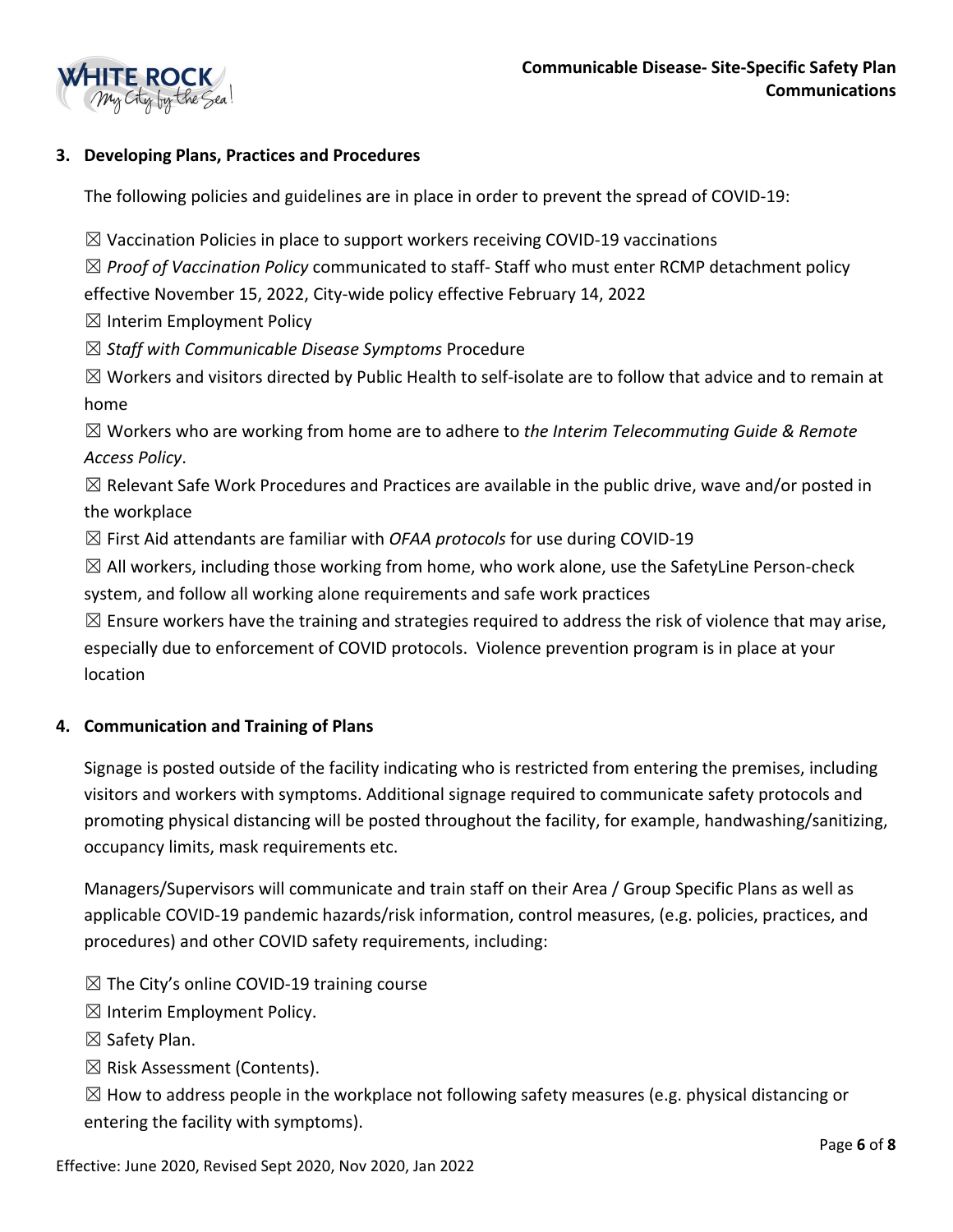

- $\boxtimes$  Changes to physical layouts/work activities.
- $\Box$  Personal Protective Equipment (P.P.E.) required and How to use.
- $\boxtimes$  The risk of exposure to COVID-19, and the signs, symptoms and transmission routes of the disease.
- $\Box$  Exposure Control Safety Plan (Contents and Requirements).
- $\boxtimes$  Location of washing facilities, including dispensing stations for alcohol-based hand rubs.
- $\boxtimes$  How to report an absence, exposure to, or symptoms of COVID-19.
- $\boxtimes$  How to stay informed of COVID Info
- $\square$  Site specific Prevention and Control Measures:
	- $\boxtimes$  General COVID Safe Work Practices
	- $\boxtimes$  Cleaning and Disinfection (including location, how to, WHMIS info for cleaning products etc.).
	- $\boxtimes$  Physical Distancing
	- $\boxtimes$  Hygiene Practices
	- $\boxtimes$  Site-Specific Orientation including, COVID Safety
	- $\boxtimes$  Applicable Safe Work Procedures/Practices
	- $\Box$  Other: (write in):

Safety Plans will be posted at entrances, on the Wave, the City website and other areas within the workplace as necessary. Copies of all areas will be available on the public drive.

Managers/Supervisor will complete regular safety talks/toolbox talks and update their staff on the latest information and requirements. Staff will review the information posted on the Wave on a regular basis to stay up-to-date.

*The Prevention and Control Measures- City-Wide Guidance* for Managers document has a listing of additional Posters, Education and Signage we will follow.

#### **5. Monitoring the Workplace and Updating Plans as Necessary**

As the situation, risk level, information, guidance, and orders change frequently, changes will be made to the Safety Plan and managers will ensure that staff are informed. Workers can raise safety concerns with their supervisors and through a joint health and safety committees.

If you identify a new area of concern, or if it seems like something isn't working, take steps to update policies, procedures and practices. Involve workers in the process.

 $\boxtimes$  Plan in place to monitor risks, and updates are completed as necessary